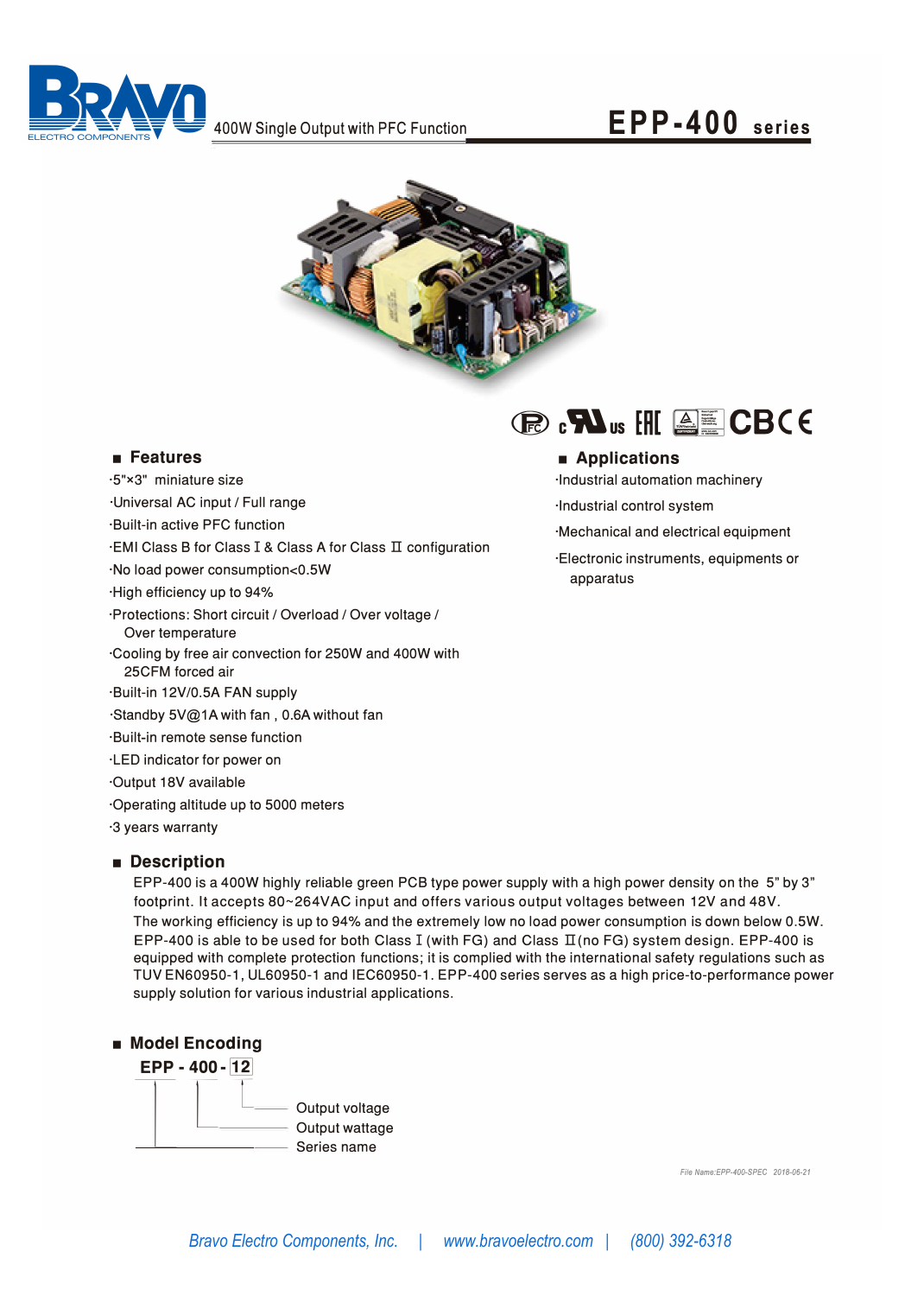

## 400W Single Output with PFC Function **EPP-400 series**

### **SPECIFICATION**

| <b>MODEL</b>                                  |                                                                                                                                                                                                                                                                                                                                                                                                                                                                                                                                                                                                                                                                                                                                                                                                                                                                                                                                                                                                                                                                                                                                  | EPP-400-12        | EPP-400-15                                                                                                                                                   | EPP-400-24        | EPP-400-27     | EPP-400-36                                                                             | EPP-400-48     |                                   |
|-----------------------------------------------|----------------------------------------------------------------------------------------------------------------------------------------------------------------------------------------------------------------------------------------------------------------------------------------------------------------------------------------------------------------------------------------------------------------------------------------------------------------------------------------------------------------------------------------------------------------------------------------------------------------------------------------------------------------------------------------------------------------------------------------------------------------------------------------------------------------------------------------------------------------------------------------------------------------------------------------------------------------------------------------------------------------------------------------------------------------------------------------------------------------------------------|-------------------|--------------------------------------------------------------------------------------------------------------------------------------------------------------|-------------------|----------------|----------------------------------------------------------------------------------------|----------------|-----------------------------------|
| <b>DC VOLTAGE</b>                             |                                                                                                                                                                                                                                                                                                                                                                                                                                                                                                                                                                                                                                                                                                                                                                                                                                                                                                                                                                                                                                                                                                                                  |                   | 12V                                                                                                                                                          | 15V               | 24V            | <b>27V</b>                                                                             | 36V            | 48V                               |
| <b>OUTPUT</b>                                 |                                                                                                                                                                                                                                                                                                                                                                                                                                                                                                                                                                                                                                                                                                                                                                                                                                                                                                                                                                                                                                                                                                                                  | 25CFM             | 33.3A                                                                                                                                                        | 26.7A             | 16.7A          | 14.9A                                                                                  | 11.2A          | 8.4A                              |
|                                               | <b>CURRENT</b>                                                                                                                                                                                                                                                                                                                                                                                                                                                                                                                                                                                                                                                                                                                                                                                                                                                                                                                                                                                                                                                                                                                   | Convection 20.8A  |                                                                                                                                                              | 16.7A             | 10.5A          | 9.3A                                                                                   | 7A             | 5.3A                              |
|                                               | <b>RATED</b><br><b>POWER</b>                                                                                                                                                                                                                                                                                                                                                                                                                                                                                                                                                                                                                                                                                                                                                                                                                                                                                                                                                                                                                                                                                                     | 25CFM             | 399.6W                                                                                                                                                       | 400.5W            | 400.8W         | 402.3W                                                                                 | 403.2W         | 403.2W                            |
|                                               |                                                                                                                                                                                                                                                                                                                                                                                                                                                                                                                                                                                                                                                                                                                                                                                                                                                                                                                                                                                                                                                                                                                                  | Convection 249.6W |                                                                                                                                                              | 250.5W            | 252W           | 251.1W                                                                                 | 252W           | 254.4W                            |
|                                               | RIPPLE & NOISE (max.) Note.2 120mVp-p                                                                                                                                                                                                                                                                                                                                                                                                                                                                                                                                                                                                                                                                                                                                                                                                                                                                                                                                                                                                                                                                                            |                   |                                                                                                                                                              | 150mVp-p          | 200mVp-p       | 200mVp-p                                                                               | 250mVp-p       | 250mVp-p                          |
|                                               | VOLTAGE ADJ. RANGE(MAIN OUTPUT) 11.4~12.6V                                                                                                                                                                                                                                                                                                                                                                                                                                                                                                                                                                                                                                                                                                                                                                                                                                                                                                                                                                                                                                                                                       |                   |                                                                                                                                                              | 14.3~15.8V        | 22.8~25.2V     | $25.6 - 28.4V$                                                                         | $34.2 - 37.8V$ | $45.6 - 50.4V$                    |
|                                               | VOLTAGE TOLERANCE Note.3 ± 3.0%                                                                                                                                                                                                                                                                                                                                                                                                                                                                                                                                                                                                                                                                                                                                                                                                                                                                                                                                                                                                                                                                                                  |                   |                                                                                                                                                              | ±3.0%             | ±2.0%          | ±1.0%                                                                                  | ±1.0%          | ±1.0%                             |
|                                               | <b>LINE REGULATION</b>                                                                                                                                                                                                                                                                                                                                                                                                                                                                                                                                                                                                                                                                                                                                                                                                                                                                                                                                                                                                                                                                                                           |                   | ±0.5%                                                                                                                                                        | ±0.5%             | ±0.5%          | ±0.5%                                                                                  | ±0.5%          | ±0.5%                             |
|                                               | <b>LOAD REGULATION</b>                                                                                                                                                                                                                                                                                                                                                                                                                                                                                                                                                                                                                                                                                                                                                                                                                                                                                                                                                                                                                                                                                                           |                   | ±1.0%                                                                                                                                                        | ±1.0%             | ±1.0%          | ±1.0%                                                                                  | ±1.0%          | $±1.0\%$                          |
|                                               | <b>SETUP, RISE TIME</b>                                                                                                                                                                                                                                                                                                                                                                                                                                                                                                                                                                                                                                                                                                                                                                                                                                                                                                                                                                                                                                                                                                          |                   | 1000ms, 30ms/230VAC<br>1500ms, 30ms/115VAC at full load                                                                                                      |                   |                |                                                                                        |                |                                   |
|                                               | <b>HOLD UP TIME (Typ.)</b>                                                                                                                                                                                                                                                                                                                                                                                                                                                                                                                                                                                                                                                                                                                                                                                                                                                                                                                                                                                                                                                                                                       |                   | 16ms/230VAC<br>12ms/115VAC at full load                                                                                                                      |                   |                |                                                                                        |                |                                   |
|                                               | <b>VOLTAGE RANGE</b> Note.4   $80 \sim 264$ VAC                                                                                                                                                                                                                                                                                                                                                                                                                                                                                                                                                                                                                                                                                                                                                                                                                                                                                                                                                                                                                                                                                  |                   | $113 - 370$ VDC                                                                                                                                              |                   |                |                                                                                        |                |                                   |
| <b>INPUT</b>                                  | <b>FREQUENCY RANGE</b>                                                                                                                                                                                                                                                                                                                                                                                                                                                                                                                                                                                                                                                                                                                                                                                                                                                                                                                                                                                                                                                                                                           |                   | $47 - 63$ Hz                                                                                                                                                 |                   |                |                                                                                        |                |                                   |
|                                               | <b>POWER FACTOR</b>                                                                                                                                                                                                                                                                                                                                                                                                                                                                                                                                                                                                                                                                                                                                                                                                                                                                                                                                                                                                                                                                                                              |                   | PF>0.94/230VAC PF>0.98/115VAC at full load                                                                                                                   |                   |                |                                                                                        |                |                                   |
|                                               | <b>EFFICIENCY (Typ.)</b>                                                                                                                                                                                                                                                                                                                                                                                                                                                                                                                                                                                                                                                                                                                                                                                                                                                                                                                                                                                                                                                                                                         |                   | 91.5%                                                                                                                                                        | 92%               | 93%            | 93.5%                                                                                  | 93%            | 94%                               |
|                                               | <b>AC CURRENT (Typ.)</b>                                                                                                                                                                                                                                                                                                                                                                                                                                                                                                                                                                                                                                                                                                                                                                                                                                                                                                                                                                                                                                                                                                         |                   | 4.2A/115VAC                                                                                                                                                  | 2.1A/230VAC       |                |                                                                                        |                |                                   |
|                                               | <b>INRUSH CURRENT (Typ.)</b>                                                                                                                                                                                                                                                                                                                                                                                                                                                                                                                                                                                                                                                                                                                                                                                                                                                                                                                                                                                                                                                                                                     |                   | COLD START 40A/115VAC<br>80A/230VAC                                                                                                                          |                   |                |                                                                                        |                |                                   |
|                                               | <b>LEAKAGE CURRENT</b>                                                                                                                                                                                                                                                                                                                                                                                                                                                                                                                                                                                                                                                                                                                                                                                                                                                                                                                                                                                                                                                                                                           |                   | <0.75mA/240VAC                                                                                                                                               |                   |                |                                                                                        |                |                                   |
| <b>PROTECTION</b>                             | <b>OVERLOAD</b><br><b>OVER VOLTAGE</b>                                                                                                                                                                                                                                                                                                                                                                                                                                                                                                                                                                                                                                                                                                                                                                                                                                                                                                                                                                                                                                                                                           |                   | $105 \sim 135\%$ rated output power                                                                                                                          |                   |                |                                                                                        |                |                                   |
|                                               |                                                                                                                                                                                                                                                                                                                                                                                                                                                                                                                                                                                                                                                                                                                                                                                                                                                                                                                                                                                                                                                                                                                                  |                   |                                                                                                                                                              |                   |                | Protection type : Hiccup mode, recovers automatically after fault condition is removed |                |                                   |
|                                               |                                                                                                                                                                                                                                                                                                                                                                                                                                                                                                                                                                                                                                                                                                                                                                                                                                                                                                                                                                                                                                                                                                                                  |                   | $13.2 - 15.6V$                                                                                                                                               | $16.5 \sim 19.5V$ | $26.4 - 31.2V$ | $29.7 - 35.1V$                                                                         | $39.6 - 46.8V$ | $52.8 - 62.4V$                    |
|                                               |                                                                                                                                                                                                                                                                                                                                                                                                                                                                                                                                                                                                                                                                                                                                                                                                                                                                                                                                                                                                                                                                                                                                  |                   |                                                                                                                                                              |                   |                |                                                                                        |                |                                   |
|                                               | <b>OVER TEMPERATURE</b>                                                                                                                                                                                                                                                                                                                                                                                                                                                                                                                                                                                                                                                                                                                                                                                                                                                                                                                                                                                                                                                                                                          |                   | Protection type: Shut down o/p voltage, re-power on to recover<br>Protection type: Shut down o/p voltage, recovers automatically after temperature goes down |                   |                |                                                                                        |                |                                   |
|                                               | <b>5V STANDBY</b>                                                                                                                                                                                                                                                                                                                                                                                                                                                                                                                                                                                                                                                                                                                                                                                                                                                                                                                                                                                                                                                                                                                |                   | 5VSB: 5V@0.6A without fan, 1A with fan 25CFM; tolerance ±2%, ripple: 120mVp-p(max.)                                                                          |                   |                |                                                                                        |                |                                   |
|                                               | <b>FAN SUPPLY</b>                                                                                                                                                                                                                                                                                                                                                                                                                                                                                                                                                                                                                                                                                                                                                                                                                                                                                                                                                                                                                                                                                                                |                   | 12V@0.5A for driving a fan; tolerance ±10%                                                                                                                   |                   |                |                                                                                        |                |                                   |
|                                               | <b>FUNCTION PS-ON INPUT SIGNAL</b>                                                                                                                                                                                                                                                                                                                                                                                                                                                                                                                                                                                                                                                                                                                                                                                                                                                                                                                                                                                                                                                                                               |                   | Power on: PS-ON = "Hi" or " > 2 ~ 5V"; Power off: PS-ON = "Low" or " < $0$ ~ $0.5$ V"                                                                        |                   |                |                                                                                        |                |                                   |
|                                               | <b>POWER GOOD / POWER FAIL</b>                                                                                                                                                                                                                                                                                                                                                                                                                                                                                                                                                                                                                                                                                                                                                                                                                                                                                                                                                                                                                                                                                                   |                   | 500ms>PG>10ms; The TTL signal goes high with 10ms to 500ms delay after power set up; The TTL signal                                                          |                   |                |                                                                                        |                |                                   |
|                                               |                                                                                                                                                                                                                                                                                                                                                                                                                                                                                                                                                                                                                                                                                                                                                                                                                                                                                                                                                                                                                                                                                                                                  |                   | goes low at least 1ms before Vo below 90% of rated value                                                                                                     |                   |                |                                                                                        |                |                                   |
|                                               | <b>WORKING TEMP.</b>                                                                                                                                                                                                                                                                                                                                                                                                                                                                                                                                                                                                                                                                                                                                                                                                                                                                                                                                                                                                                                                                                                             |                   | $-30 \sim +70^{\circ}$ C (Refer to "Derating Curve")                                                                                                         |                   |                |                                                                                        |                |                                   |
| <b>ENVIRONMENT</b>                            | <b>WORKING HUMIDITY</b>                                                                                                                                                                                                                                                                                                                                                                                                                                                                                                                                                                                                                                                                                                                                                                                                                                                                                                                                                                                                                                                                                                          |                   | $20 \sim 90\%$ RH non-condensing                                                                                                                             |                   |                |                                                                                        |                |                                   |
|                                               | STORAGE TEMP., HUMIDITY -40 ~ +85°C, 10 ~ 95% RH                                                                                                                                                                                                                                                                                                                                                                                                                                                                                                                                                                                                                                                                                                                                                                                                                                                                                                                                                                                                                                                                                 |                   |                                                                                                                                                              |                   |                |                                                                                        |                |                                   |
|                                               | <b>TEMP. COEFFICIENT</b>                                                                                                                                                                                                                                                                                                                                                                                                                                                                                                                                                                                                                                                                                                                                                                                                                                                                                                                                                                                                                                                                                                         |                   | $\pm 0.03\%$ $\degree$ C (0 ~ 50 $\degree$ C)                                                                                                                |                   |                |                                                                                        |                |                                   |
|                                               | <b>OPERATING ALTITUDE Note.7</b>                                                                                                                                                                                                                                                                                                                                                                                                                                                                                                                                                                                                                                                                                                                                                                                                                                                                                                                                                                                                                                                                                                 |                   | 5000 meters                                                                                                                                                  |                   |                |                                                                                        |                |                                   |
|                                               | VIBRATION                                                                                                                                                                                                                                                                                                                                                                                                                                                                                                                                                                                                                                                                                                                                                                                                                                                                                                                                                                                                                                                                                                                        |                   | $10 \sim 500$ Hz, 2G 10min./1 cycle, 60min. each along X, Y, Z axes                                                                                          |                   |                |                                                                                        |                |                                   |
| <b>SAFETY &amp;</b><br><b>EMC</b><br>(Note 5) | <b>SAFETY STANDARDS</b>                                                                                                                                                                                                                                                                                                                                                                                                                                                                                                                                                                                                                                                                                                                                                                                                                                                                                                                                                                                                                                                                                                          |                   | UL60950-1, TUV EN60950-1, IEC60950-1, EAC TP TC 004 approved                                                                                                 |                   |                |                                                                                        |                |                                   |
|                                               | <b>WITHSTAND VOLTAGE</b>                                                                                                                                                                                                                                                                                                                                                                                                                                                                                                                                                                                                                                                                                                                                                                                                                                                                                                                                                                                                                                                                                                         |                   | I/P-O/P:3KVAC<br>I/P-FG:2KVAC O/P-FG:0.5KVAC                                                                                                                 |                   |                |                                                                                        |                |                                   |
|                                               | <b>ISOLATION RESISTANCE</b>                                                                                                                                                                                                                                                                                                                                                                                                                                                                                                                                                                                                                                                                                                                                                                                                                                                                                                                                                                                                                                                                                                      |                   | I/P-O/P. I/P-FG:100M Ohms / 500VDC / 25°C/ 70% RH                                                                                                            |                   |                |                                                                                        |                |                                   |
|                                               | <b>EMC EMISSION</b>                                                                                                                                                                                                                                                                                                                                                                                                                                                                                                                                                                                                                                                                                                                                                                                                                                                                                                                                                                                                                                                                                                              |                   | Compliance to EN55032 (CISPR32) Class B, EN61000-3-2,-3, EAC TP TC 020                                                                                       |                   |                |                                                                                        |                |                                   |
|                                               | <b>EMC IMMUNITY</b>                                                                                                                                                                                                                                                                                                                                                                                                                                                                                                                                                                                                                                                                                                                                                                                                                                                                                                                                                                                                                                                                                                              |                   | Compliance to EN61000-4-2,3,4,5,6,8,11, EN55024, EN61000-6-2, heavy industry level, criteria A, EAC TP TC 020                                                |                   |                |                                                                                        |                |                                   |
| <b>OTHERS</b>                                 | <b>MTBF</b>                                                                                                                                                                                                                                                                                                                                                                                                                                                                                                                                                                                                                                                                                                                                                                                                                                                                                                                                                                                                                                                                                                                      |                   | MIL-HDBK-217F $(25^{\circ}C)$<br>194.1 Khrs min.                                                                                                             |                   |                |                                                                                        |                |                                   |
|                                               | <b>DIMENSION</b>                                                                                                                                                                                                                                                                                                                                                                                                                                                                                                                                                                                                                                                                                                                                                                                                                                                                                                                                                                                                                                                                                                                 |                   | 127*76.2*35mm (L*W*H)                                                                                                                                        |                   |                |                                                                                        |                |                                   |
|                                               | <b>PACKING</b>                                                                                                                                                                                                                                                                                                                                                                                                                                                                                                                                                                                                                                                                                                                                                                                                                                                                                                                                                                                                                                                                                                                   |                   | 0.39Kg; 36pcs/15Kg/1.03CUFT                                                                                                                                  |                   |                |                                                                                        |                |                                   |
| <b>NOTE</b>                                   | 1. All parameters NOT specially mentioned are measured at 230VAC input, rated load and 25 of ambient temperature.<br>2. Ripple & noise are measured at 20MHz of bandwidth by using a 12" twisted pair-wire terminated with a 0.1uf & 47uf parallel capacitor.<br>3. Tolerance: includes set up tolerance, line regulation and load regulation.<br>4. Derating may be needed under low input voltages. Please check the derating curve for more details.<br>5. Touch current was measured from primary input to DC output.<br>6. The power supply is considered a component which will be installed into a final equipment. All the Class I (with FG) EMC test are been<br>executed by mounting the unit on a 360mm*360mm metal plate with 1mm of thickness. The Class II (without FG) EMC test is been<br>executed by mounting the unit on a 130mm*86.6mm metal plate with 1mm of thickness. final equipment must be re-confirmed that it still<br>meets EMC directives. For guidance on how to perform these EMC tests, please refer to "EMI testing of component power supplies."<br>(as available on http://www.meanwell.com) |                   |                                                                                                                                                              |                   |                |                                                                                        |                |                                   |
|                                               | 7. The ambient temperature derating of 3.5°C/1000m with fanless models and of 5°C/1000m with fan models for operating altitude higher<br>than 2000m(6500ft).                                                                                                                                                                                                                                                                                                                                                                                                                                                                                                                                                                                                                                                                                                                                                                                                                                                                                                                                                                     |                   |                                                                                                                                                              |                   |                |                                                                                        |                | File Name:EPP-400-SPEC 2018-06-21 |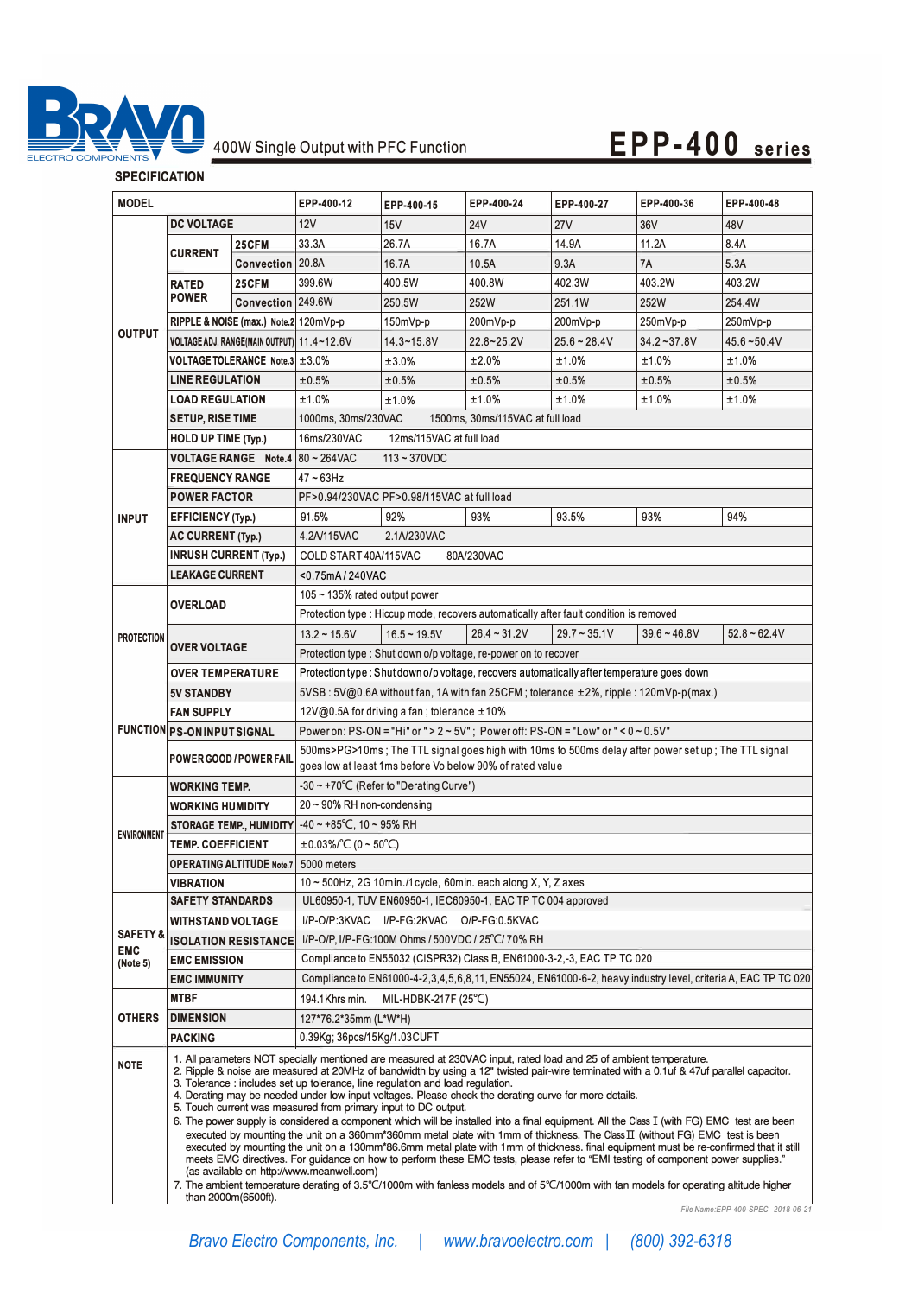

### 400W Single Output with PFC Function

### **EPP-400 series**



*File Name:EPP-400-SPEC 2018-06-21*